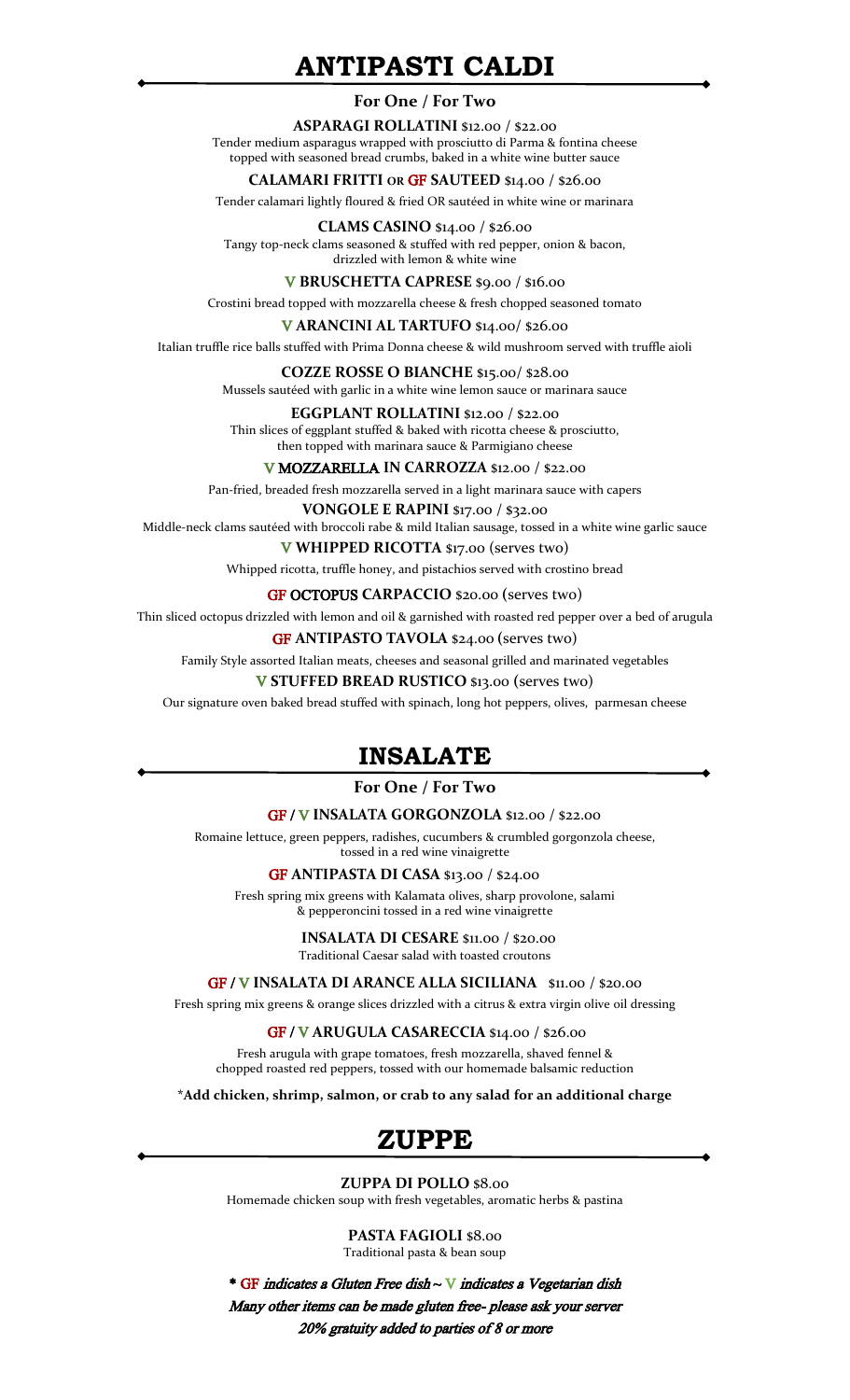# **PASTA**

#### **For One / For Two**

**OSSO BUCO RAVIOLI** \$26.00 / \$48.00 Stuffed with a veal & mirepoix mix in a wild mushroom demi-glace sauce

**ORECCHIETTE PANZAROTTO** \$23.00 / \$42.00 Orecchiette pasta sautéed with roasted sausage and broccoli rabe

**PENNE ALLA MATRICIANA** \$20.00 / \$36.00 Sautéed with grape tomatoes, pancetta, onions & seasonings in a red wine Pomodoro sauce

**RIGATONI CARBONARA** \$20.00 / \$36.00 Bacon & caramelized sweet onions in an egg cream sauce, finished with Parmigiano cheese

> **LINGUINE CON VONGOLE** \$24.00 / \$44.00 Fresh clams sautéed with garlic in a white wine or Pomodoro sauce

> > V **GNOCCHI SORRENTO** \$20.00 / \$36.00

Gnocchi tossed in a traditional tomato sauce with fresh basil & melted mozzarella

V **RAVIOLI AL POMODORO** \$20.00 / \$36.00

Cheese ravioli in a traditional tomato sauce

V **TAGLIATELLE ALFREDO** \$20.00 / \$36.00

Fresh egg fettuccini tossed in a traditional Alfredo cream sauce

V **BLACK TRUFFLE SACCHETTI** \$26.00 / \$48.00

Tiny pasta purses stuffed with ricotta & black truffle mushrooms in a roasted almond & sage butter sauce

**PASTA DI MARCO** \$27.00 / \$48.00 Fusilli sautéed with veal cubes, herbs & wild mushrooms in a red wine demi sauce, drizzled with truffle oil & shaved parmesan

> **LOBSTER RAVIOLI** \$28.00 / \$48.00 Served with shrimp in a cherry tomato brandy cream sauce

**FARFALLE E GAMBERI** \$27.00 / \$48.00 Bowtie pasta sautéed with shrimp, grape tomatoes & garlic in a blush Pomodoro sauce

**PENNE ALLA VODKA** \$20.00 / \$36.00 Penne pasta tossed with a creamy pink vodka sauce, prosciutto & red onions

V **PENNE SICILIANA** \$20.00 / \$36.00

With eggplant, cherry tomatoes, Kalamata olives, capers & mozzarella tossed in a Pomodoro sauce

**CAVATELLI E BROCCOLI** \$20.00 / \$36.00 Cavatelli sautéed with roasted garlic, white wine & chopped broccoli

**TORTOLLINI BOLOGNESE** \$20.00 / \$36.00 Meat stuffed tortellini pasta topped with our rich flavored meat sauce

V **PENNE ARRABIATA** \$20.00 / \$36.00

Sautéed with garlic, hot peppers fresh tomato and basil with a splash of white wine sauce

### GF V **RISOTTO FUNGHI** \$23.00 / \$42.00

Sautéed wild mushrooms with roasted shallots, vermouth wine, shaved parmesan and truffle oil

#### GF **RISOTTO CON GAMBERI** \$26.00 / \$48.00

With sautéed shrimp, asparagus tips, & a hint of lemon zest

\* GF pasta available for an additional \$2.00

# **PESCE**

#### **For One / For Two**

GF **GAMBERI LA STALLA** \$26.00 / \$48.00

Jumbo shrimp sautéed with garlic, parsley, lemon in a white wine sauce or fra diavolo spicy marinara

**SALMONE CASALINGO** \$27.00 / \$48.00

Salmon filet seasoned with bread crumbs, baked in a white wine & lemon caper broth, served with the vegetable del giorno

### GF **ZUPPA DI PESCE** \$39.00 / \$72.00

Chef's choice of fresh fish seafood of the day, just ask your server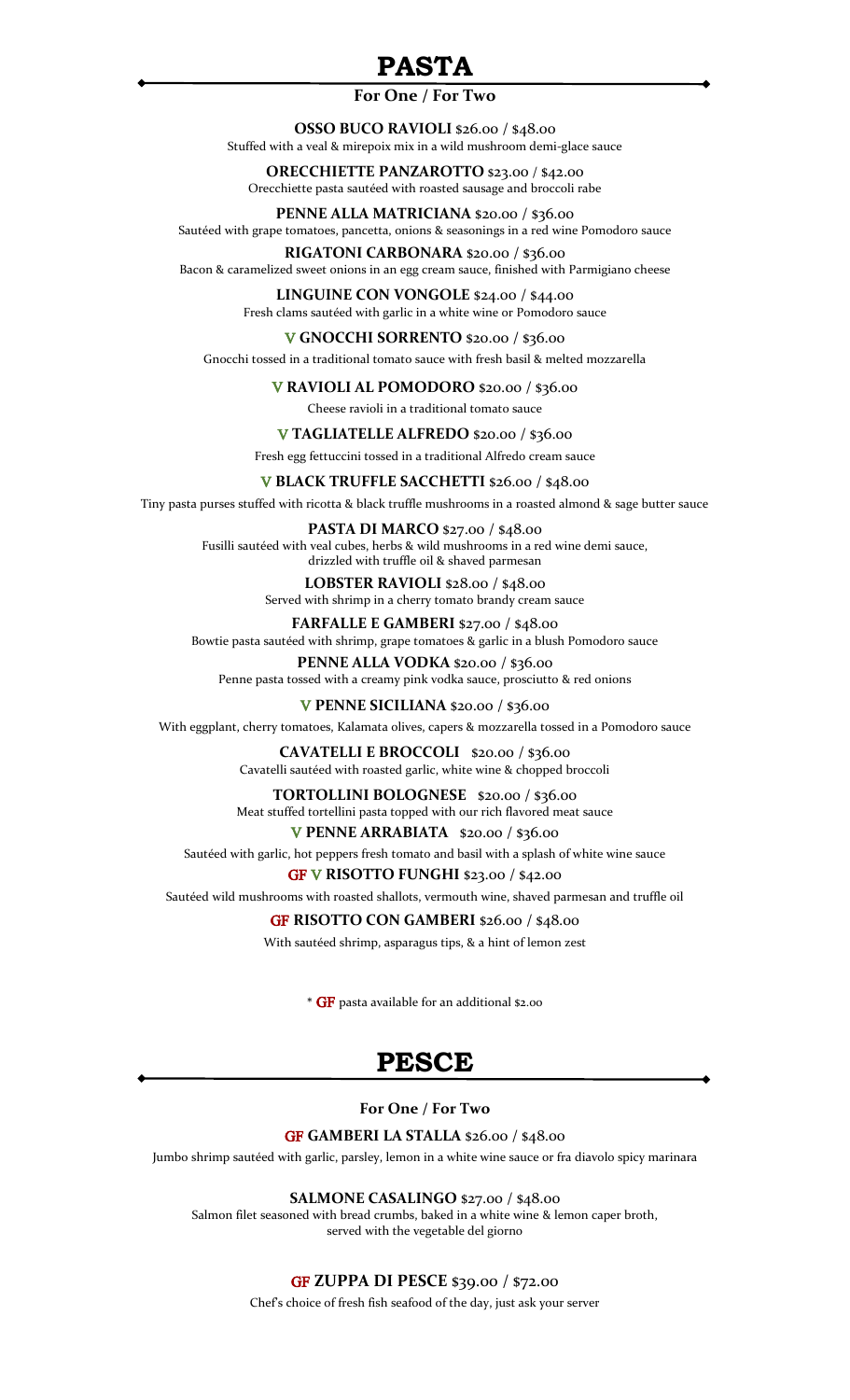**VITELLO o POLLO CLASSICO**

**Veal** \$27.00 for one / \$48.00 for two **Chicken** \$23.00 for one / \$40.00 for two

**FRANCESE**

Dipped in seasoned eggs and sautéed in a white wine lemon sauce

**PICCATA**

Sautéed in a simple lemon white wine sauce

**MARSALA**

Sautéed with mushrooms in a Marsala wine sauce

**MILANESE**

Breaded, pan-fried and served with fresh arugula, tomato bruschetta and shaved parmesan

**PARMIGIANA**

Breaded, pan-fried and topped with mozzarella and tomato sauce

# **VITELLO o POLLO SPECIALE**

**Veal** \$29.00 for one / \$50.00 for two **Chicken** \$25.00 for one / \$42.00 for two

**SALTIMBOCCA ALLA ROMANA**

Topped with spinach, prosciutto, sage and fontina cheese baked in a sherry wine sauce

**MONTE ROSA**

Topped with spinach and mozzarella, baked in a pink cream sauce

**SORRENTINO**

Topped with eggplant, prosciutto and mozzarella cheese baked in a white wine blush sauce

#### GF **FRA DIAVLO**

Topped with melted provolone and hot peppers

#### **SPECIALITA' DELLA STALLA**i

**For One / For Two**

**POLLO LA STALLA** \$27.00 / \$48.00

Chef's recipe-please allow 30 minutes for preparation

**MELENZANE AL FORNO** \$22.00 / \$38.00

Homemade eggplant parmigiana stuffed with mozzarella & topped with Pomodoro sauce

#### **GRILLED 16 oz. PRIME STRIP STEAK** MP

Served with potato del giorno Add crabmeat and gorgonzola cream sauce \$10.00 extra

**GRILLED NEW ZEALAND SPRING LAMB CHOPS** MP

Grilled to perfection then finished with extra virgin olive oil & lemon, served with the vegetable del giorno

**MAIALE LA STALLA** \$27.00 / \$48.00 17 oz. pork chop pan-seared with portabella mushrooms, cherry hot peppers & roasted red peppers & balsamic reduction Please allow 25 minutes for preparation

## **SIDES**

**MEATBALLS or SAUSAGE** \$10.00 **POTATO DEL GIORNO** \$7.00 **ESCAROLE & BEANS** \$8.00 **BROCCOLI RABE** \$9.00 **SPINACH** \$9.00 PENNE or ANGEL HAIR in tomato sauce \$7.00

# **CHILDREN'S MENU**

**CHICKEN FINGERS** \$9.00 **SPAGHETTI & MEATBALLS** \$9.00 **RAVIOLI** \$9.00